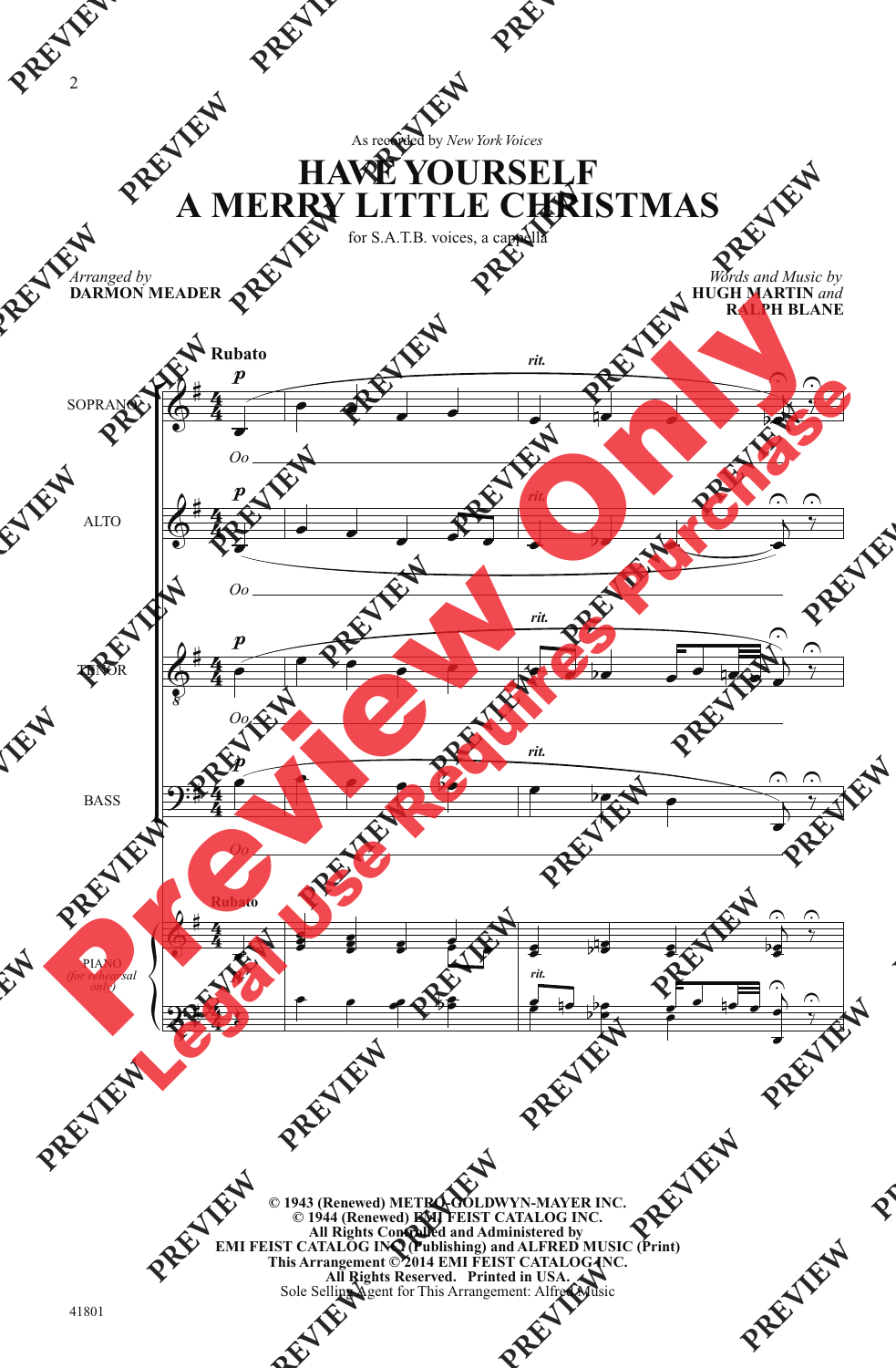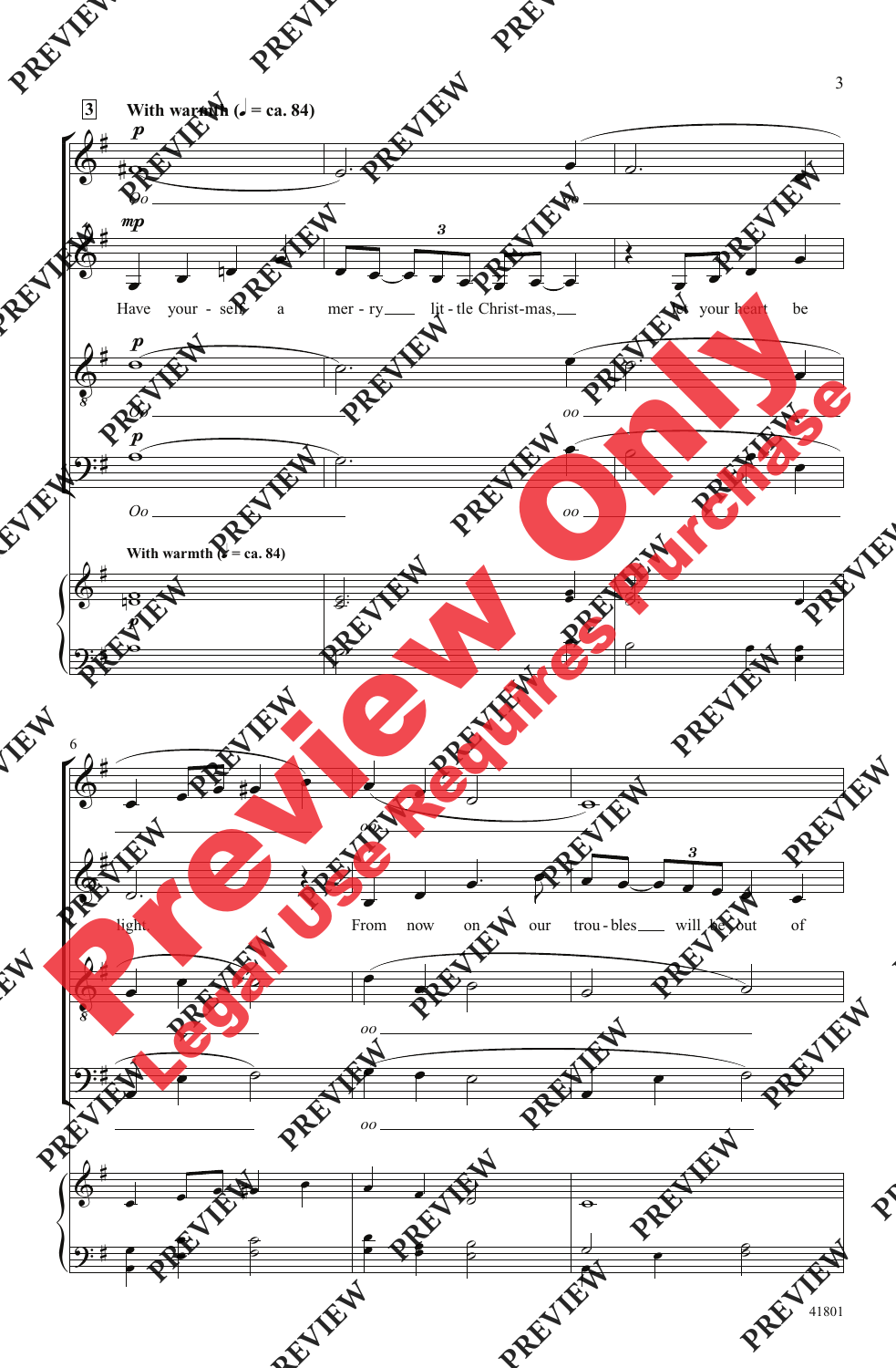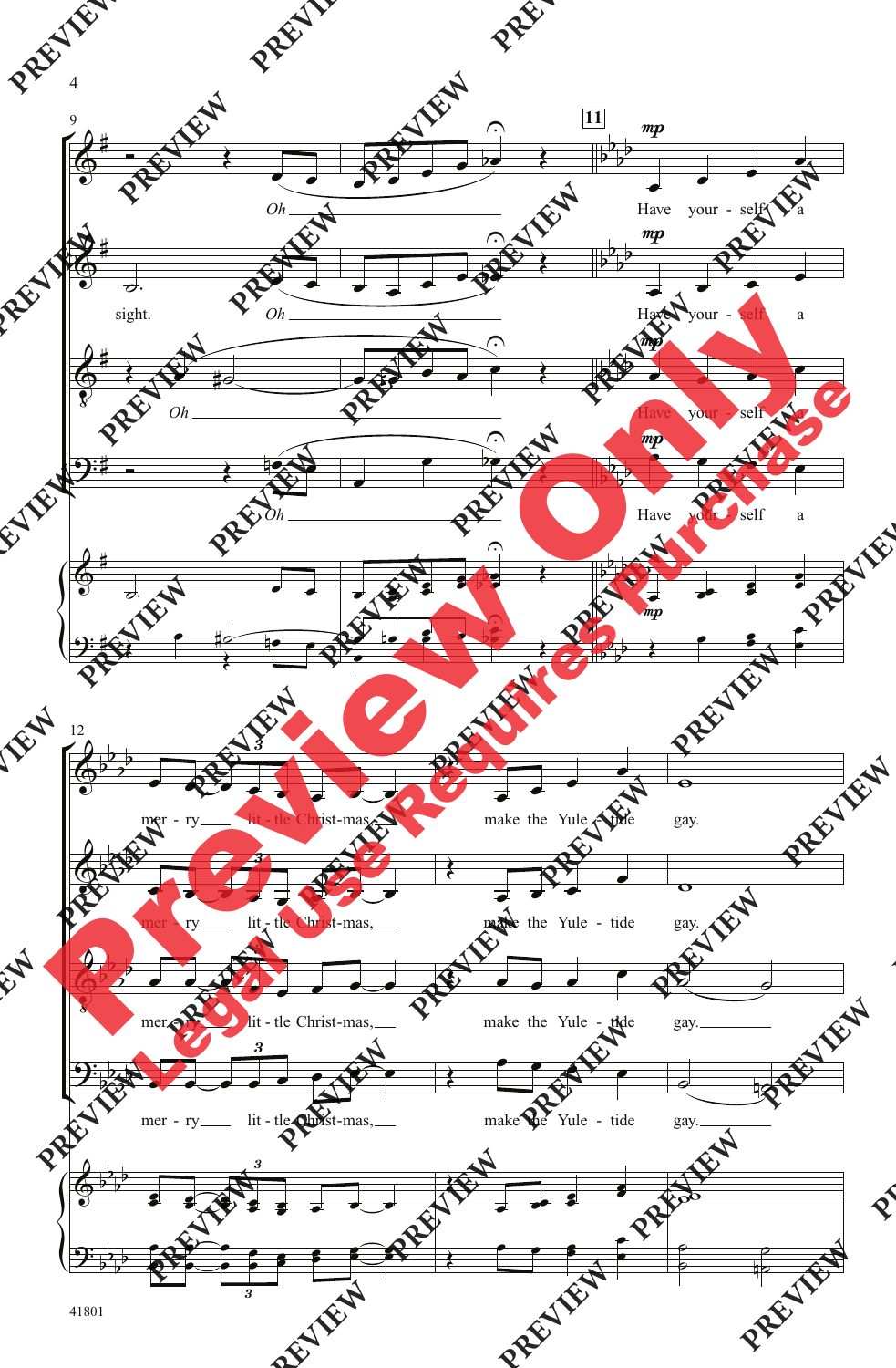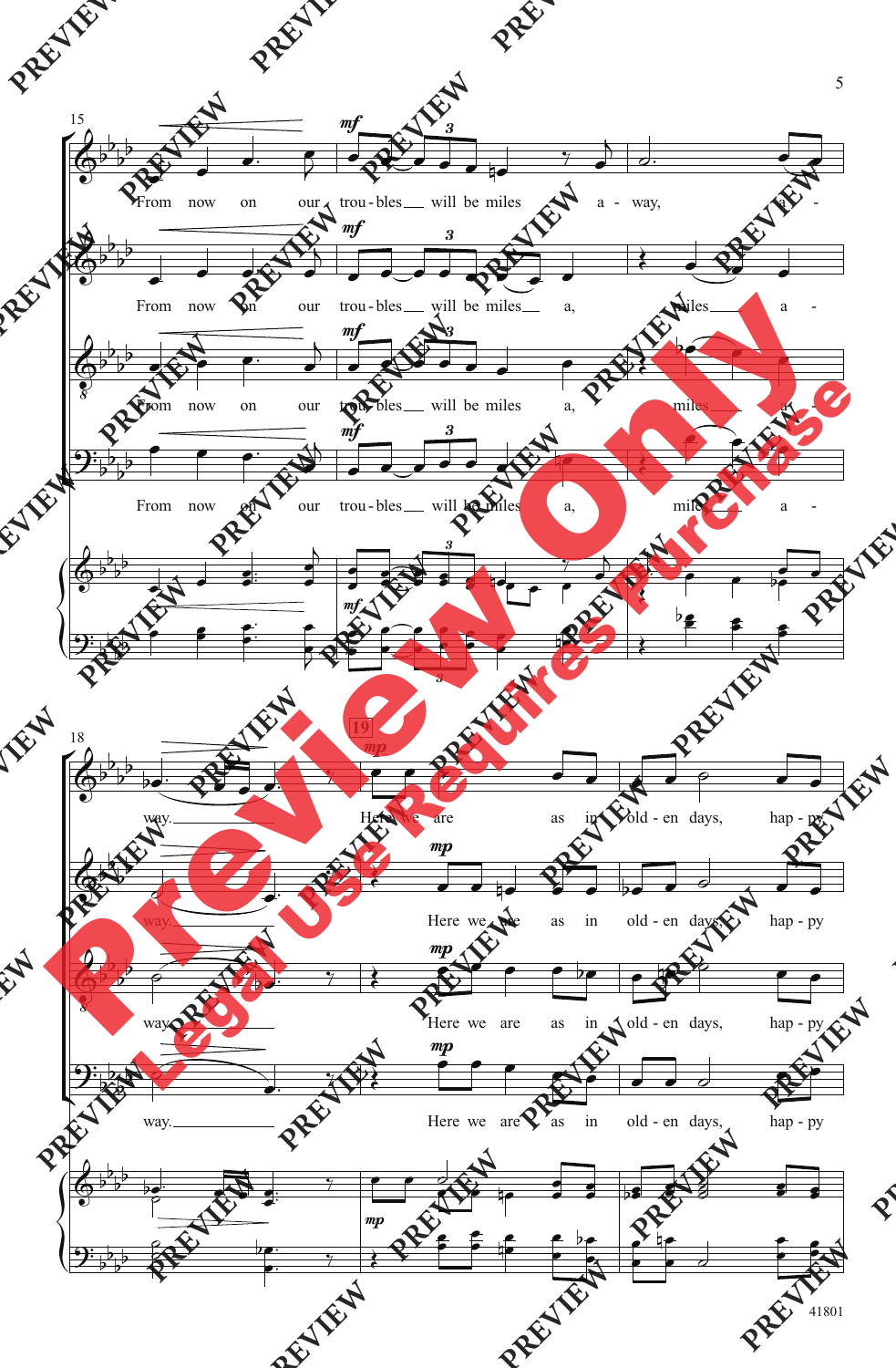

6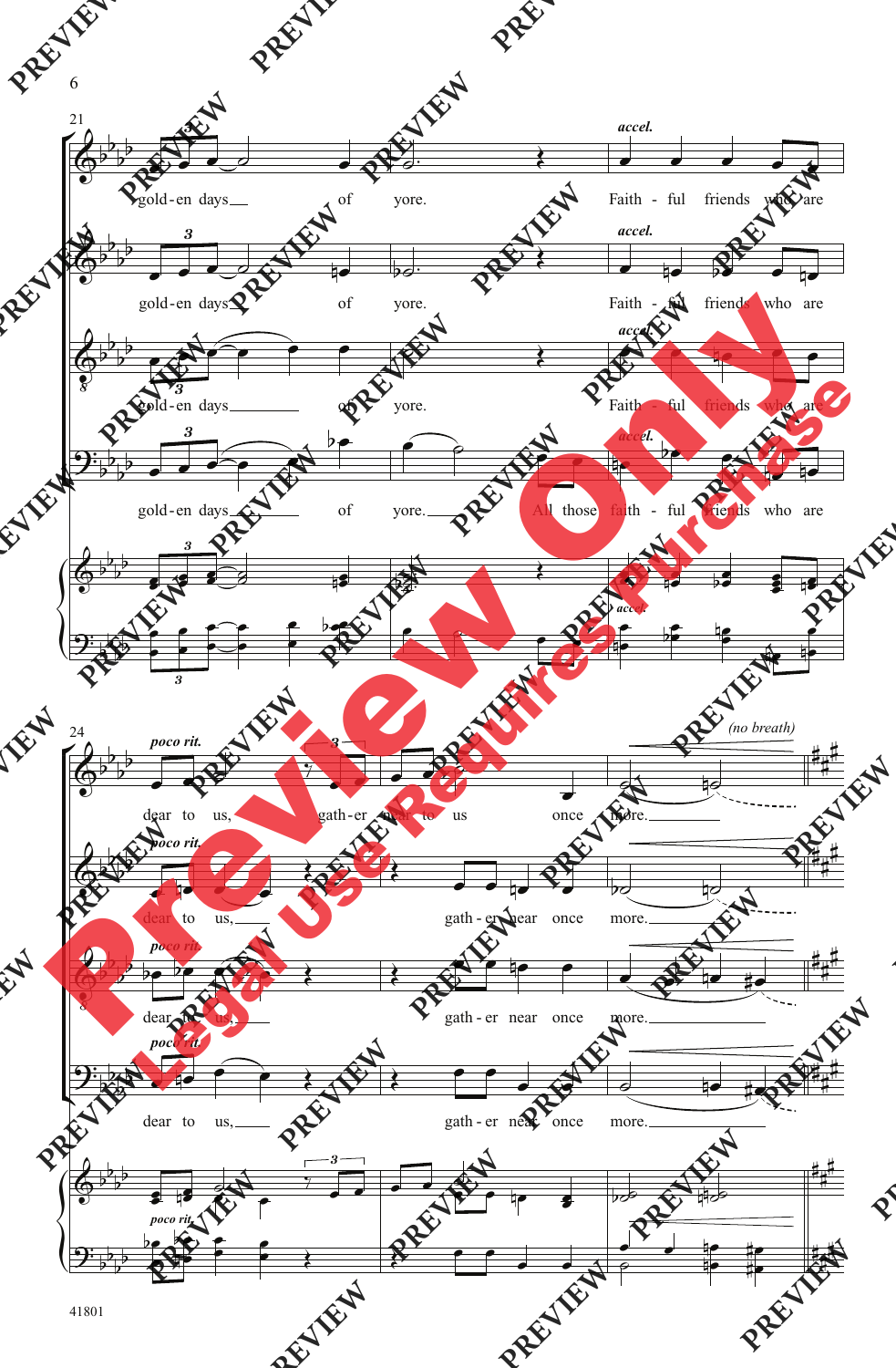

41801